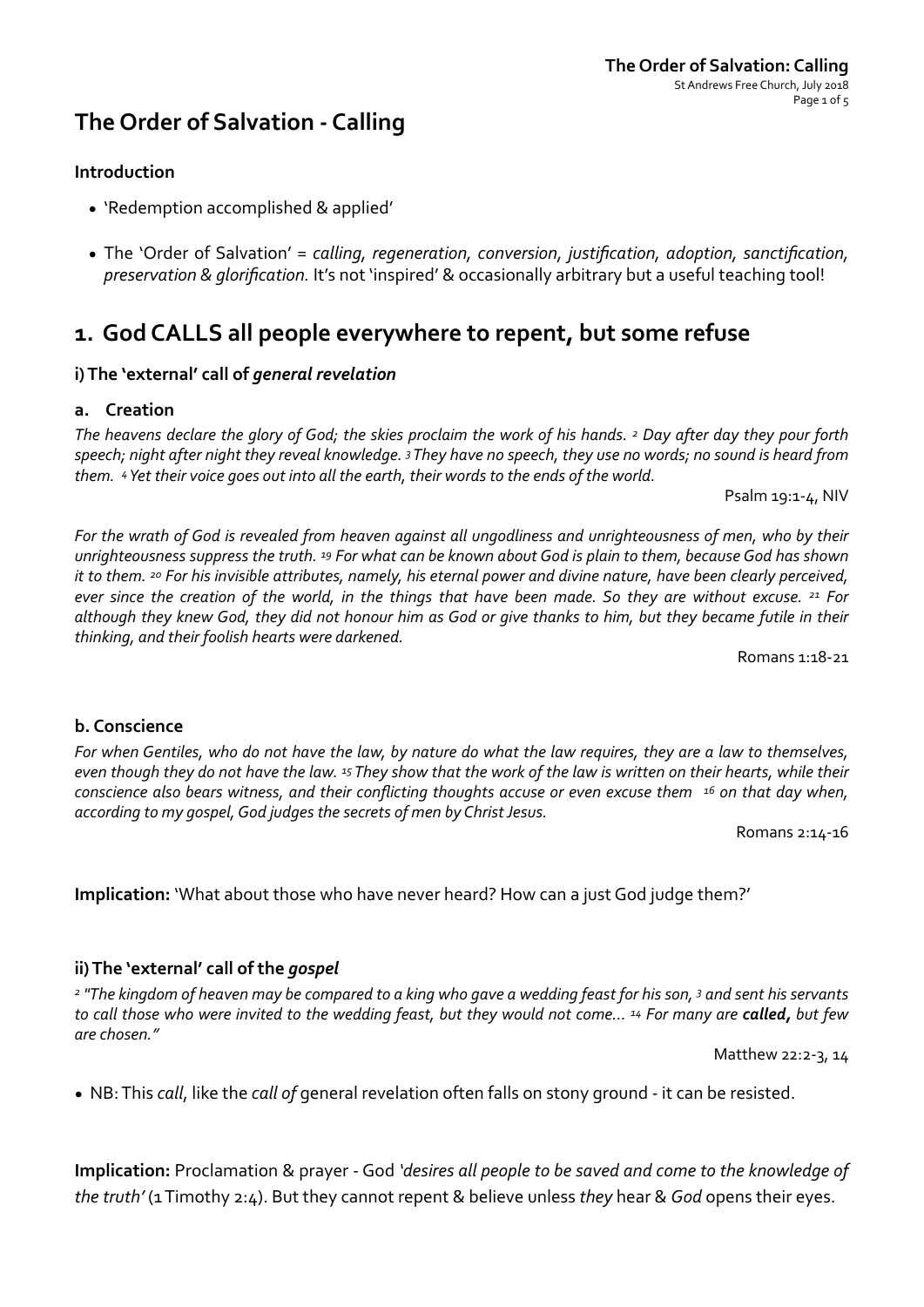#### **The Order of Salvation: Calling** St Andrews Free Church, July 2018 Page 2 of 5

## **2.** Gods CALLS some people to salvation in Christ, and all come

## i) The Definition of the 'Effectual' / 'Irresistible' Call

- *'God's* inward & ultimately persuasive summons to repent of sin & turn to Christ for salvation.' Bruce Ware, '*Effectual Calling & Grace' in Still Sovereign*, p211
- *'Calling* is the efficacious summons on the part of God the Father, in accordance with & in pursuance of *his* eternal purposes in Christ Jesus, addressed to sinners dead in trespasses & sins, a call that ushers them into fellowship with Christ & into the possession of the salvation of which he is the embodiment.' John Murray, *Collected Writings of John Murray*, 2:165
- Notice the emphasis on the *effect* of the call. This call *never* falls on deaf ears; rather it describes how God the Father works powerfully to bring people to salvation.

<sup>29</sup> For those whom [God] foreknew he also predestined to be conformed to the image of his Son, in order that he *might be the firstborn among many brothers.*  $30$  And those whom he predestined he also **called**, and those whom *he* called he also justified, and those whom he justified he also glorified.

Romans 8:28-30 

### **ii)** The nature of the call

God's call is *high* (Philippians 3:14), *holy* (2 Timothy 1:9) & *heavenly* (Hebrews 3:1) in its origin, its destiny and its character.

## a. Into the blessings of salvation

We are **called** into the kingdom (1 Thessalonians 2:12), peace (1 Corinthians 7:15), freedom (Galatians 5:13), *hope*  (Ephesians 1:18), *God's marvellous light*  (1 Peter 2:9), *glory*  (1 Peter 5:10), *eternal life* (1 Timothy 6:12), and *the marriage supper of the Lamb* (Revelation 19:9).

## **b.** Into union with Christ

God is faithful, by whom you were **called** into the fellowship of his Son, Jesus Christ our Lord.

1 Corinthians 1:9

## iii) The power / efficacy of the call

Two key passages lead to the unavoidable conclusion that **God's call to salvation is always effective.** 

### **a. 1 Corinthians 1:23-24**

'Jews demand signs & Greeks seek wisdom, but we preach Christ crucified, a stumbling block to Jews & *folly* to Gentiles, but to those who are called, both Jews & Greeks, Christ the power of God & the wisdom of *God.'* 

#### 1 Corinthians 1:22-24

What differentiates those who stumble over Christ from those who are saved by him? Paul says that it is *those who are called* who respond rightly to Christ. It is impossible to be called by God and not respond rightly to Christ (cf. John 6:37, 39, 45); & it is impossible to respond rightly without being called (cf. John  $6:44, 65$ ).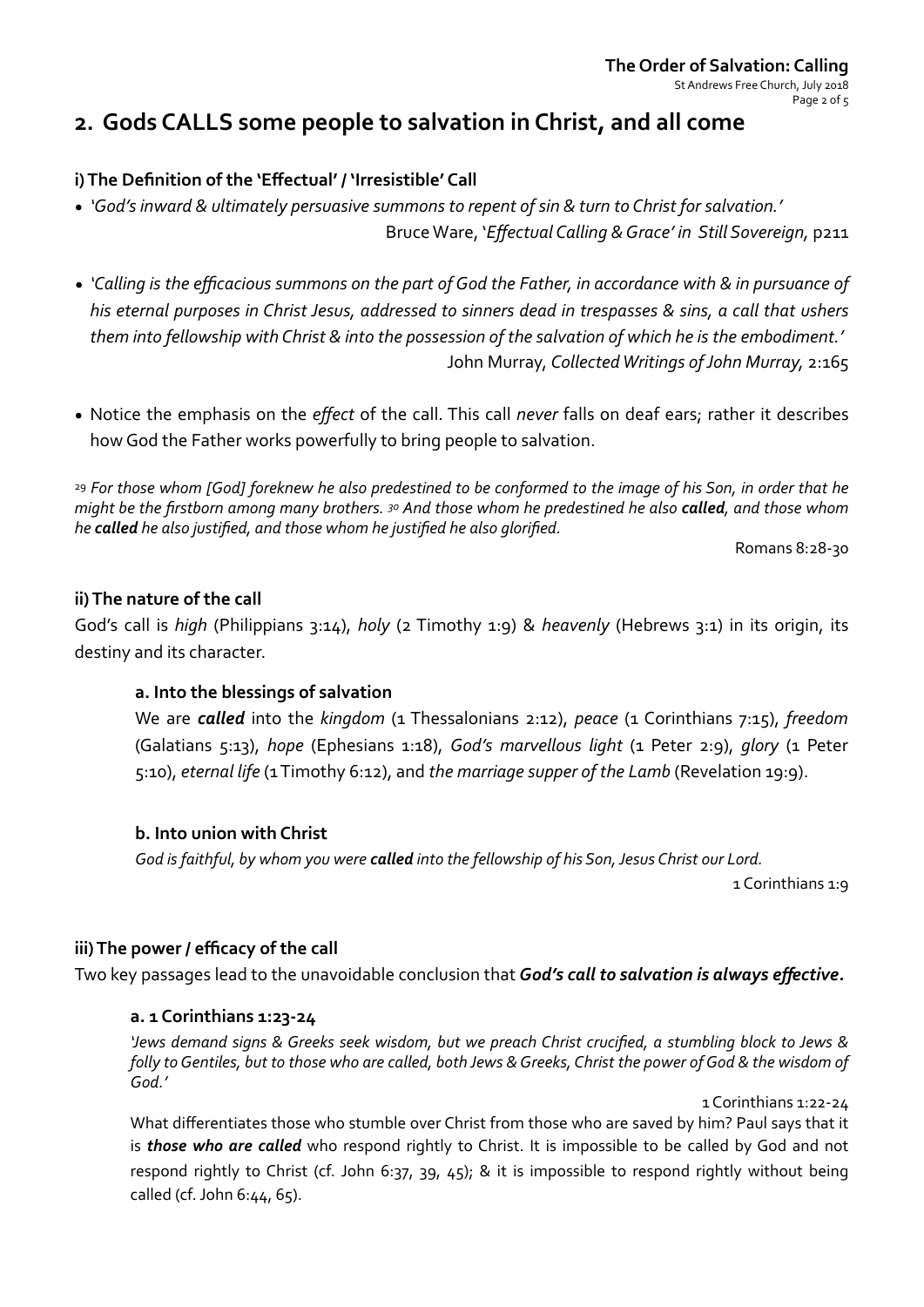### **b. Romans 8:28-30**

And we know that for those who love God all things work together for good, for those who are called according to his purpose. <sup>29</sup> For those whom he foreknew he also predestined to be conformed to the *image* of his Son, in order that he might be the firstborn among many brothers. <sup>30</sup> And those whom he *predestined he also called, and those whom he called he also justified, and those whom he justified he also glorified.* 

Romans 8:28-30 

There is an exact correspondence between the group of people who are called by God, and those who are ultimately glorified with the Lord Jesus in his new creation. This confirms that the *'call'* of Romans 8 is not a general gospel call that can be resisted but an effective or powerful call which leads inevitably to the eternal salvation of all those who are called.

#### **Implication**

This is very significant pastorally. The 'golden chain' of verses 29-30 is the theological basis for the promise of verse 28. It is precisely *because* God glorifies *all* those whom he calls that we can be sure that he will not permit anything to hinder his ultimate and good purposes. If it is possible to be called but not ultimately saved, the assurance of verse 28 is meaningless.

#### **Summary**

We do not often speak about being 'called' by God in this specific sense of being 'called to salvation' but that is the primary way that the bible uses this language, and we would do well to use bible words in bible ways. When we do so, it emphasises one of the central truths of the Scriptures: 'Salvation belongs to the Lord.' (Jonah 2:9).

## **3.** God CALLS his children to a life of patient holiness

• God not only calls us into *blessing*, but also into *obligation*. Calling is a gracious act of God but it inevitably produces good works in the believer.

#### **a.** Called to holiness

*… through [Christ] whom we have received grace and apostleship to bring about the obedience of faith for the sake of his name among all the nations,* <sup>6</sup> including you who are **called to belong** to Jesus Christ, 7 *To all those in Rome who are loved by God and called to be saints...* 

*Romans 1:5-7* 

• When Paul says that the Romans are called to 'belong' to Jesus Christ and to be 'saints', he is not merely thinking of the *state* of belonging to Christ but its *outworking*. God *calls* us to live out the salvation we have been given as we 'present our bodies as a living sacrifice, holy and *acceptable to God, which is our spiritual worship'* (Romans 12:1).

*I* therefore, a prisoner for the Lord, urge you to walk in a manner worthy of the **calling** to which you have *been* **called**, <sup>2</sup> with all humility and gentleness, with patience, bearing with one another in love, <sup>3</sup> eager to *maintain the unity of the Spirit in the bond of peace.*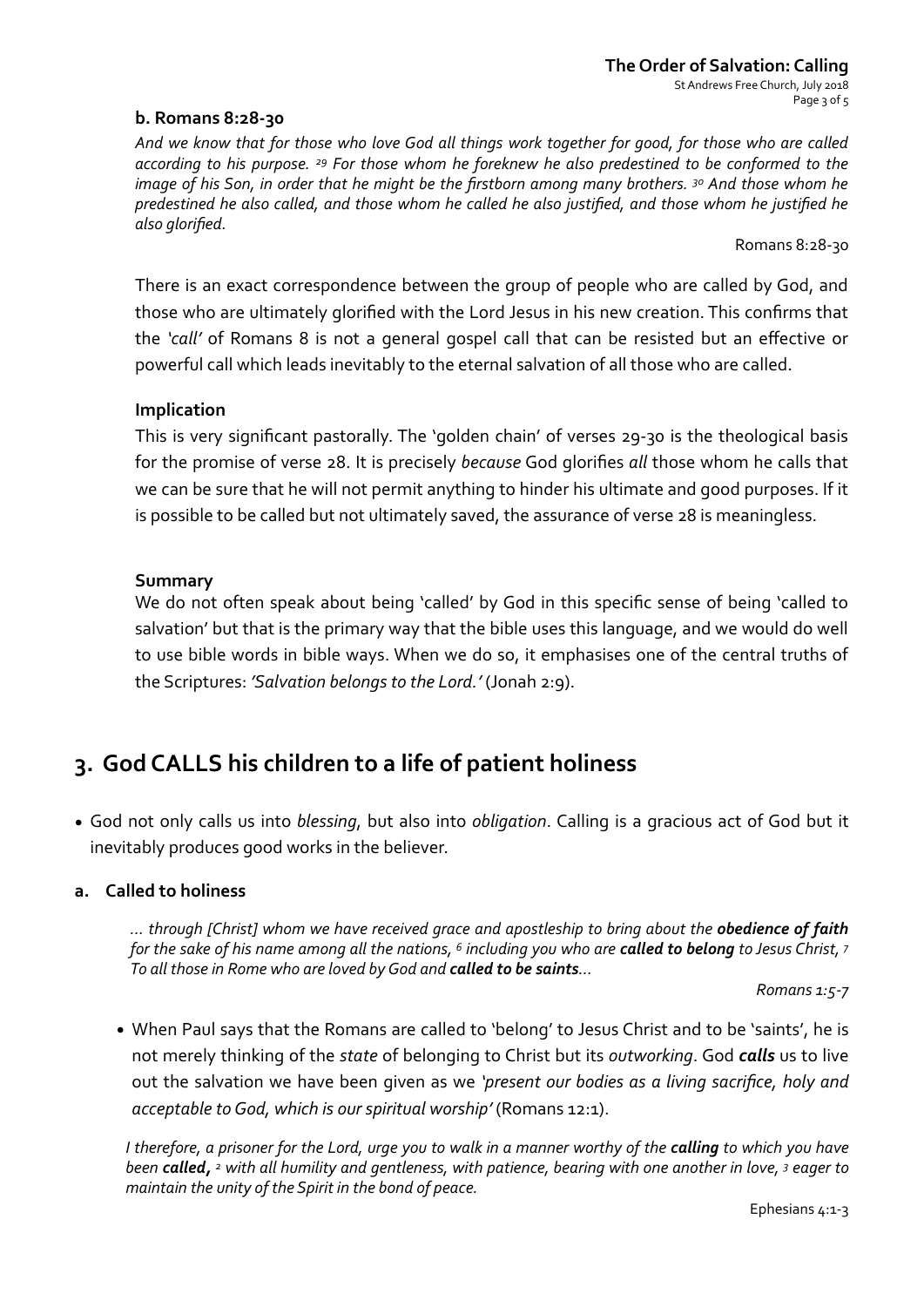#### **The Order of Salvation: Calling**

St Andrews Free Church, July 2018 Page 4 of 5

*To* the church of God that is in Corinth, to those sanctified in Christ Jesus, called to be saints... 1 Corinthians 1:2

*God has not called us for impurity, but in holiness…* 1 Thessalonians 4:7

 *God has called you to peace…* 1 Corinthians 7:15

#### **b.** Called to patient endurance

*… For what credit is it if, when you sin and are beaten for it, you endure? But if when you do good and suffer for it you endure, this is a gracious thing in the sight of God.* <sup>21</sup> For to this you have been called, *because Christ also suffered for you, leaving you an example, so that you might follow in his steps.* 

1Peter 2:20-21 

*Finally, all of you, have unity of mind, sympathy, brotherly love, a tender heart, and a humble mind.* 9 Do not repay evil for evil or reviling for reviling, but on the contrary, bless, for to this you were **called**, that you *may obtain a blessing.* 

1 Peter 3:8-9

• This world is not our true home and therefore the typical Christian experience is to suffer, cf. 1 Peter 1:6; 2:19-20; 4:3-4). How are we to respond? By following the example / template of Jesus. Significantly for our purposes, this patient, gracious endurance in the face of trials is thought of as God's **calling** on their life.

### **c. Called to a particular 'vocation' / career?**

- Some Christians have used the language of 'calling' or 'vocation' to speak of their career: 'God has 'called' me to be an accountant / lawyer / teacher / minister.' But this language is wholly absent from the Bible. (Paul's *call* to Apostleship (e.g. Romans 1:1) is the exception - probably because New Testament Apostles are on a par with Old Testament prophets like Samuel (1 Samuel 3:4). It is of course right that our work matters greatly to God - we are to 'work at all things as though working *for* the Lord' (Colossians 3:23). But that is not the same as investing our own career choices with divine authority.
- In a Church context, the idea of relying on someone's own 'inner sense' of how they can best serve God is also unhelpful. In the New Testament, although it is a 'noble thing' to desire to be an overseer (1 Timothy 3:1), Elders are neither self-selecting nor self-appointing. It is the job of Church leaders to identify & appoint to Eldership those who are already living godly lives, managing their household well & demonstrating an ability to teach the word (Titus 1:5-9; 1 Timothy 3:1-9).
- In summary therefore, we should think of our Christian calling as relating to the pattern and godliness of our life rather than to a career choice.